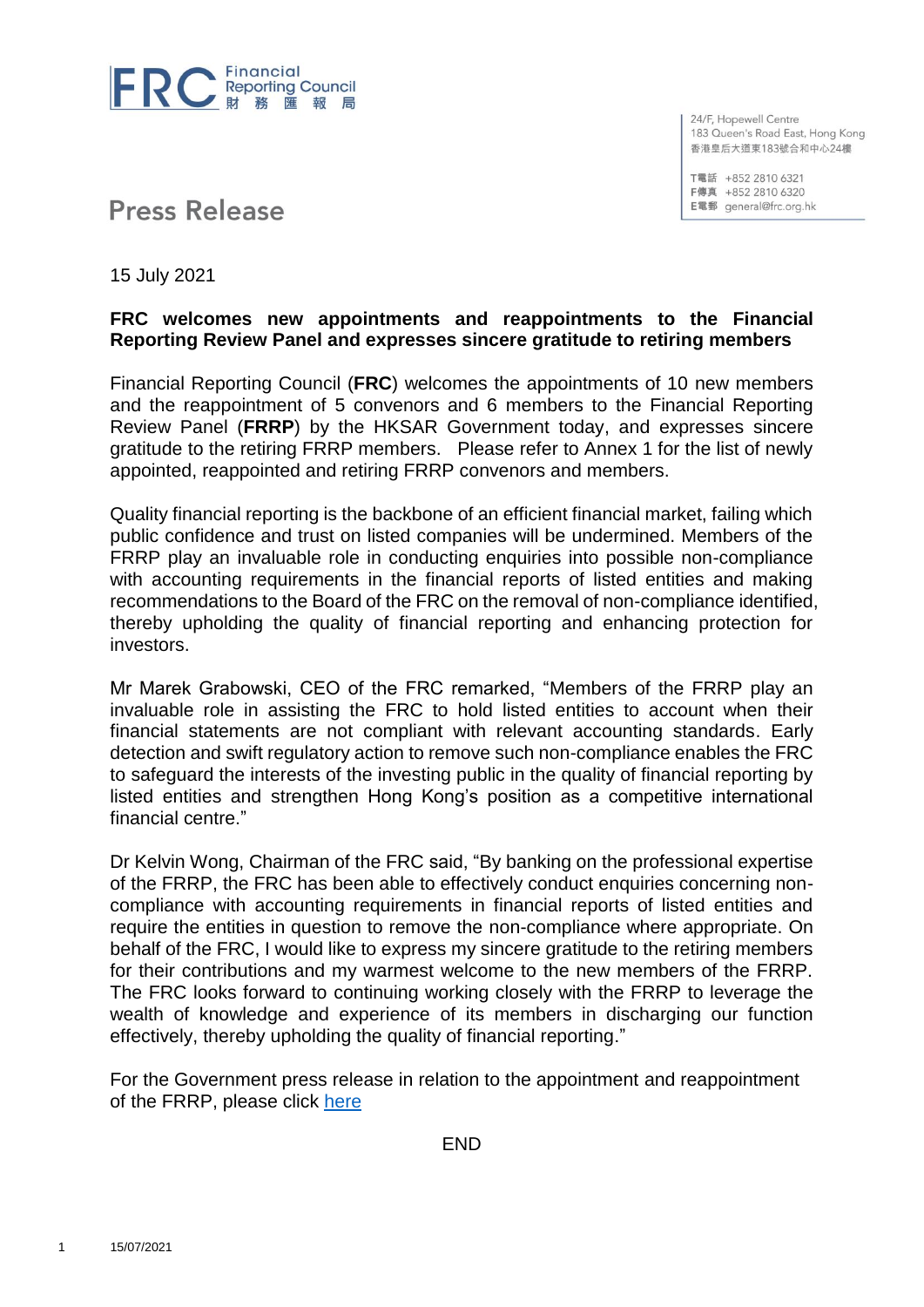

## **Annex 1**

#### **Newly appointed members**

- 1. Ms CHIU Su Yuen, Caroline
- 2. Ms CHU Ngar-yee, Irene
- 3. Ms LEE Yi-ling, Alva
- 4. Mr NG, Wing-fai, Simon
- 5. Mr CHUNG Koon Chung, Benny
- 6. Mr LO Man-chuen, Benjamin
- 7. Mr LO Nim-chi
- 8. Mr LEE Man-lung, Gilbert
- 9. Ms LAM Sin-yu, Bernardine
- 10. Ms CHHOA Peck-lim, Bella

#### **Re-appointed convenors**

- 1. Mr Mark Douglas JOHNSON
- 2. Mr SHIEH Wing-tai, Paul, SC
- 3. Mr TANG Kwai-chang
- 4. Ms WONG Pui-sze, Priscilla, BBS, JP
- 5. Mrs YUEN SO Siu-mai, Betty, JP

#### **Re-appointed members**

- 1. Mr CHOW Ka-leung, Louis
- 2. Mr LEE Chi-ming, Leo
- 3. Mr LEE Chun-ho
- 4. Ms LUNG Ngan-yee
- 5. Mr Christopher Neil MORLEY
- 6. Mr TANG Ying-cheung, Eric

### **Retiring members**

- 1. Mr CHAN Lok-shung, Abraham, SC
- 2. Mr CHAN Wai-man, Edmund
- 3. Prof CHENG Cheng-shing, Agnes
- 4. Ms CHENG Wai-sum, Yvonne, SC
- 5. Mr CHIU, Jeckle
- 6. Mr FUNG Hon-kwong, Tommy
- 7. Ms HO Yuk-wai, Joan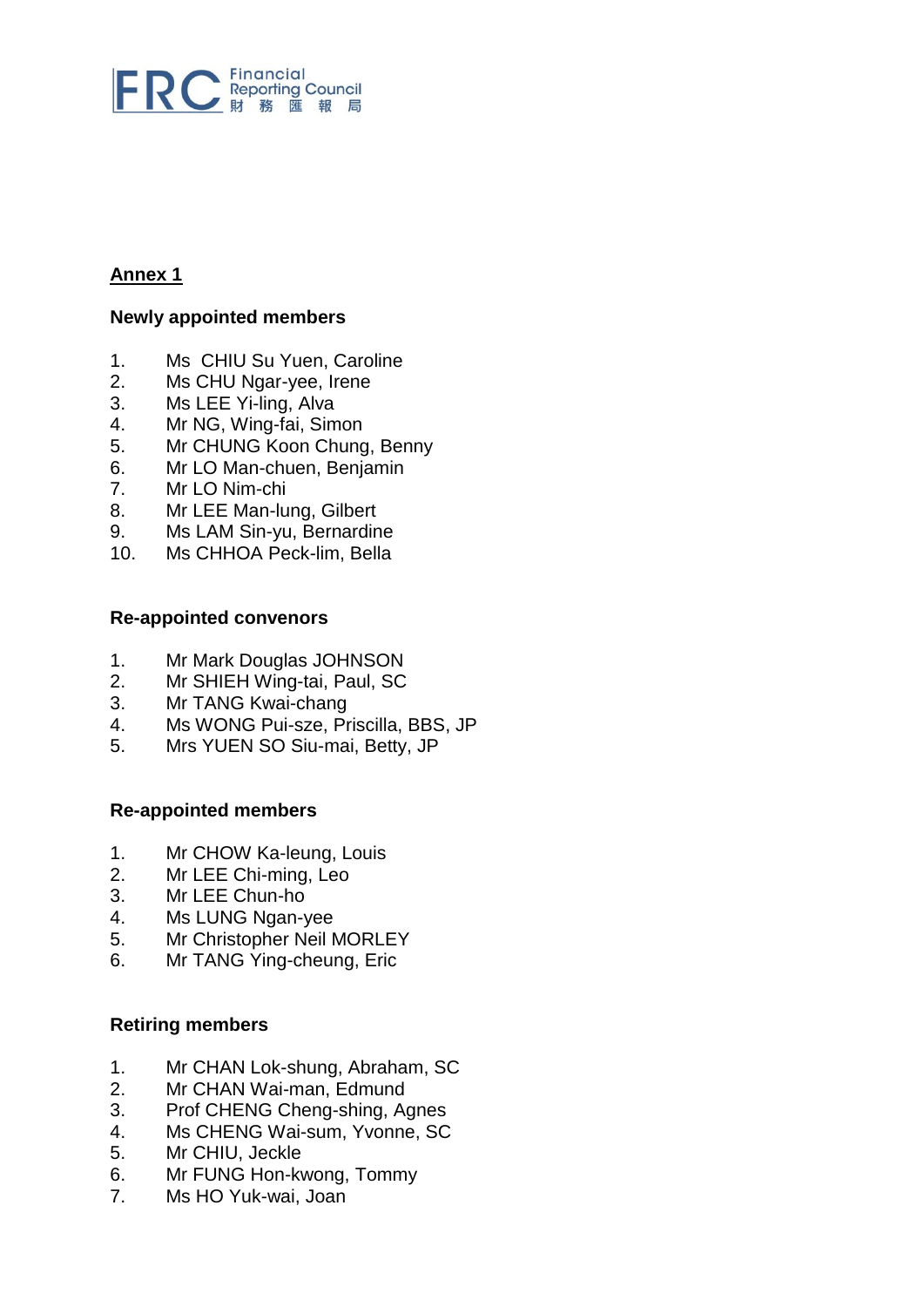

- 8. Ms KONG Sui-yee, Kelly<br>9. Mr MAK Siu-cheung, Ber
- 9. Mr MAK Siu-cheung, Bernard<br>10. Ms Agnes Kar-wai NARDI
- 10. Ms Agnes Kar-wai NARDI
- 11. Mr TANG Ty, Hamilton
- 12. Mr TSUI Hon-man, Raymond<br>13. Ms YUEN Miu-ling, Wendy
- 13. Ms YUEN Miu-ling, Wendy
- 14. Prof ZHANG Guo-chang